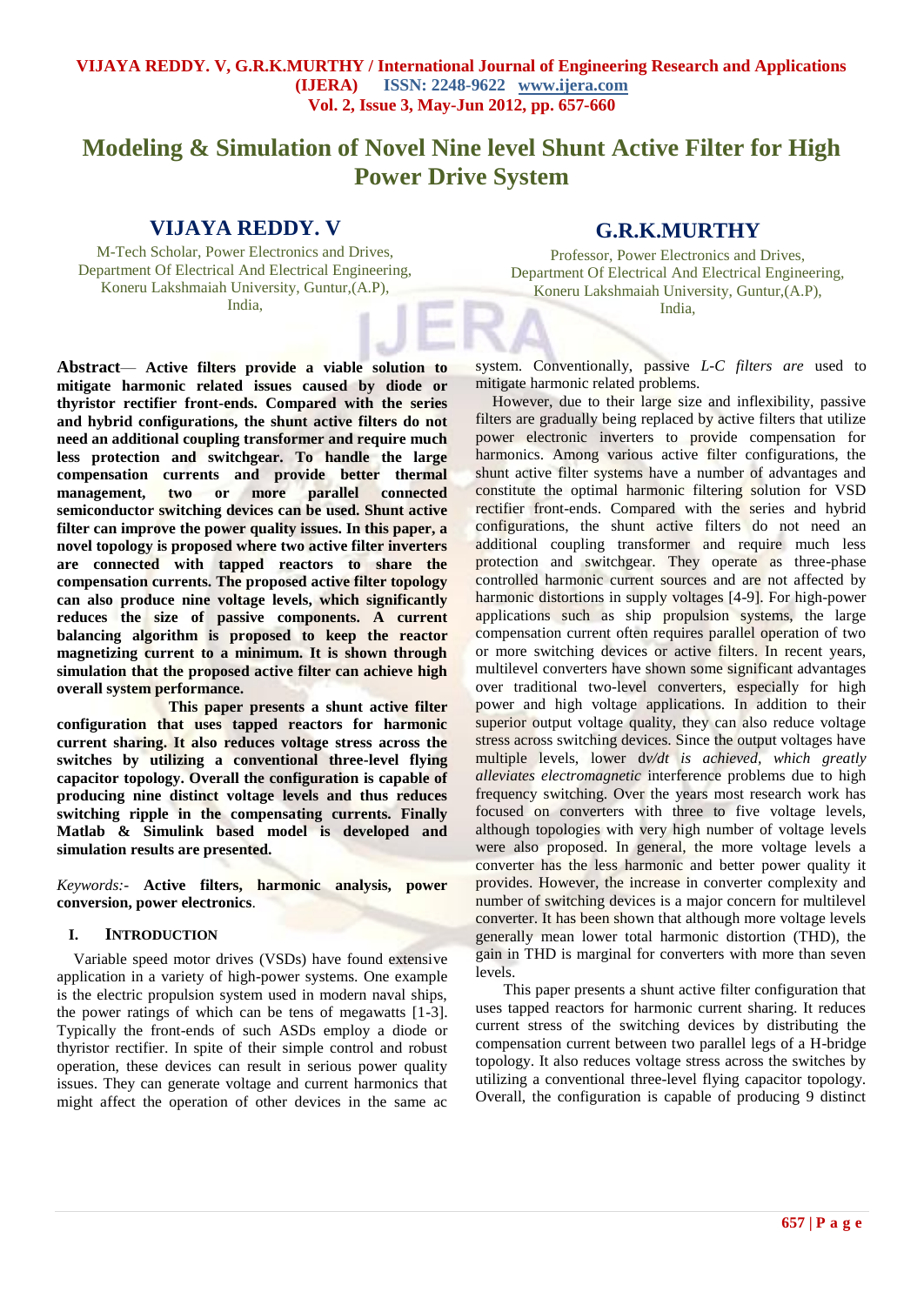voltage levels and thus greatly reduces switching ripple in the compensating currents.

#### **II. PROPOSED CONVERTER**



*Fig. 1. Proposed 9 level filter*

The proposed active filter topology is shown in Fig. 1. It consists of an H-bridge configuration made from three-level flying capacitor branches. Essentially, it is a voltage-source inverter (VSI) with capacitive energy storage (*C*dc) shared by all three phases. A total of eight switching devices are used in each phase. A tapped reactor is used to connect the two legs of the H bridge. Typically, the reactor is wound to be center tapped, making the output line-to ground voltages (*vag* for example) the average of the voltages from each side of the Hbridge. Then, the line-to-ground voltages will have five distinct voltage levels [9]–[11]. However, with this topology, the tap is set at 1/3 to get 7 voltage levels and tap is set to 1/4 to get nine voltage levels.



Unlike the center-tapped interphase reactor [9]–[12], the reactor in the proposed topology has a tap terminal at its K position, as shown in Fig. 2. For the convenience of analysis, the reactor can be divided into two parts. In Fig. 2, part one, denoted as *L*1 , consists of the portion from terminal *x*1 to the tap and has a number of turns  $\overline{N1} = N$ ; part two, denoted as  $L2$ , consists of the portion from the tap to terminal *x*2 and has a number of turns  $N2 = KN$ . Terminals  $x1$  and  $x2$  are defined as the input terminals while the tap terminal is defined as the output terminal *x*.

The voltage at the output terminal with respect to the common ground is

$$
Vxg=K*Vx1+(1-K)*Vx2
$$

Where K is tapping position of Inductor.

For  $K=1/3$ 

#### $Vxg= 1/3*Vx1+2/3*Vx2$

The active power filter produces seven voltage levels. The switching sequence and output voltage levels are shown in Table I.

| Table I |                |                |
|---------|----------------|----------------|
|         |                |                |
| Vx1     | Vx2            | Vxg            |
|         |                |                |
| 0       | $\overline{0}$ | $\overline{0}$ |
|         |                |                |
| 0       | Vdc/2          | Vdc/6          |
|         |                |                |
| Vdc/2   | 0              | Vdc/3          |
|         |                |                |
| Vdc/2   | Vdc/2          | Vdc/2          |
|         |                |                |
| Vdc/2   | Vdc            | 2Vdc/3         |
|         |                |                |
| Vdc     | Vdc/2          | $5$ Vdc/6      |
|         |                |                |
| Vdc     | Vdc            | Vdc            |

For  $K=1/4$ 

$$
Vxg = 1/4*Vx1 + 3/4*Vx2
$$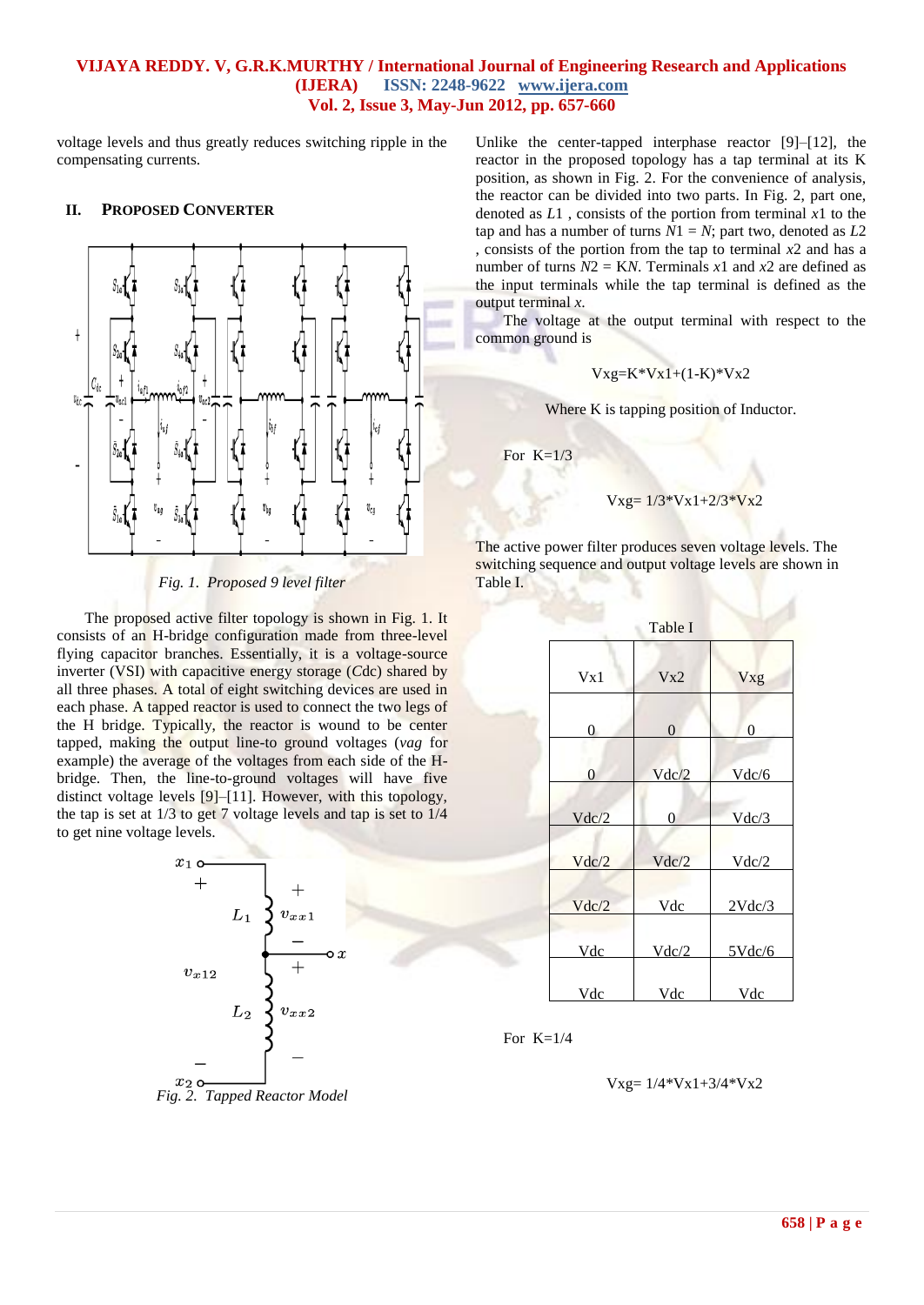The active power filter produces nine voltage levels. The switching sequence and output voltage levels are shown in Table II.

| Table II       |                  |                   |
|----------------|------------------|-------------------|
| Vx1            | Vx2              | Vxg               |
| 0              | $\boldsymbol{0}$ | $\boldsymbol{0}$  |
| $\overline{0}$ | Vdc/2            | Vdc/8             |
| Vdc            | 0                | 2Vdc/8            |
| Vdc/2          | $\overline{0}$   | $3$ Vdc $/8$      |
| Vdc/2          | Vdc/2            | 4Vdc/8            |
| Vdc/2          | Vdc              | $5 \text{Vdc}$ /8 |
| Vdc            | $\Omega$         | 6Vdc/8            |
| Vdc            | Vdc/2            | 7Vdc/8            |
| Vdc            | Vdc              | Vdc               |

**III. MATLAB MODELLING & SIMULATION RESULTS**



Fig.3 Matlab model of Multilevel APF

The Matlab/Simulink model of multilevel active power filter is shown in Fig.3. It consists of 3 H bridges configuration for three phase. Each H bridge consist of two arms connected by a tapped inductor



Fig.4 shows the seven level output. Here each voltage step



Fig.5 shows the nine level output. Here each voltage step is Vdc/8. It will reduce the voltage stress on tapped inductor.

# **IV. CONCLUSIONS**

A new type of power converter has been introduced in this paper. The converter is based on parallel connection of phase legs through an inter phase reactor. However, the reactor has an off-center tap at one-third resulting in an increased number of voltage levels. Specifically, two threelevel flying capacitor phase legs are paralleled in this way to form a nine power converter.

## **REFERENCES**

[1] B. Singh, K. Al-Haddad, and A. Chandra, "A review of active filters for power quality improvement," IEEE *Trans. Ind. Electron.*, vol. 46, no. 5, pp. 960–971, Oct. 1999.